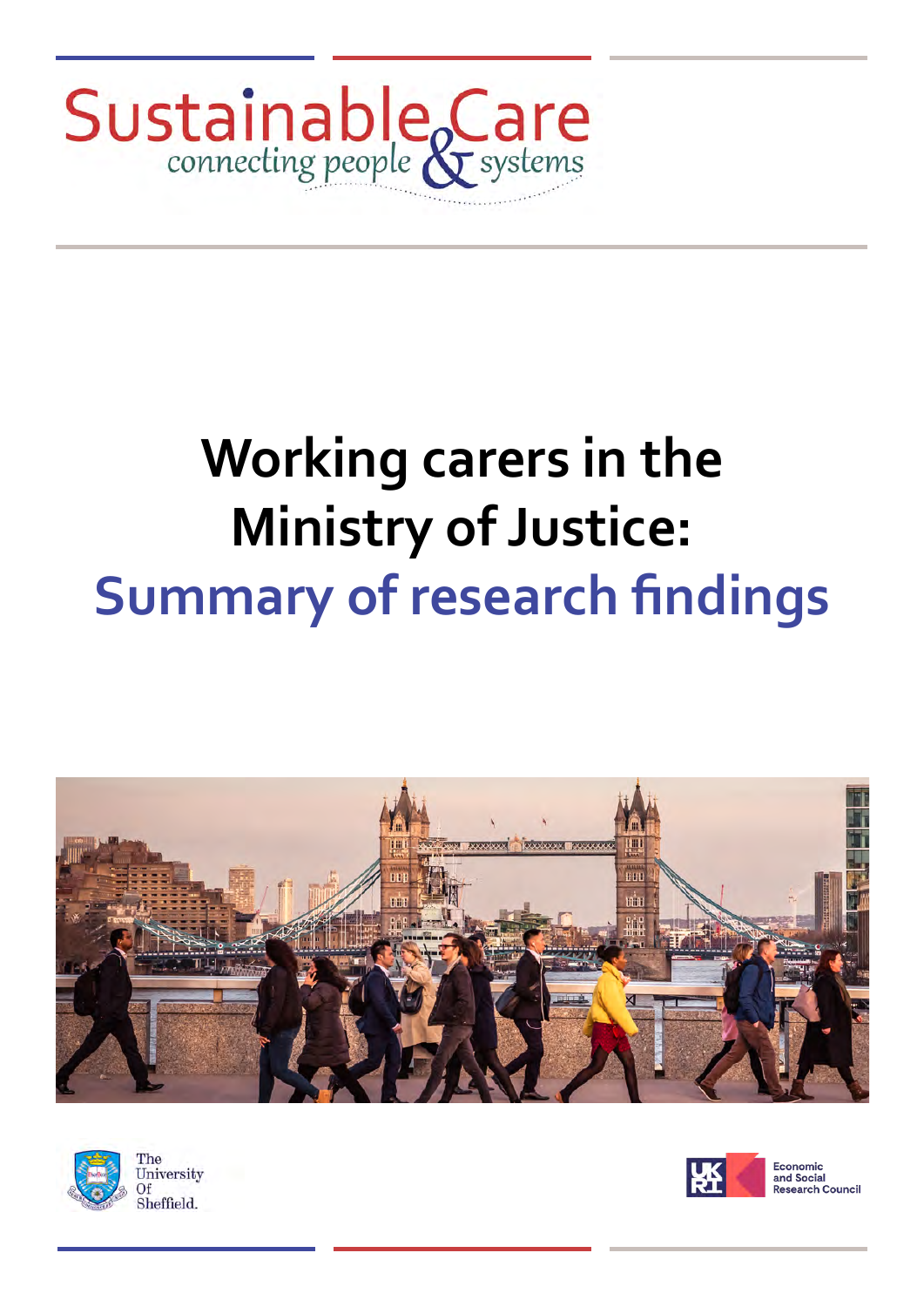Centre for International Research on Care, Labour and Equalities (CIRCLE) Interdisciplinary Centre of the Social Sciences University of Sheffield 219 Portobello Sheffield S1 4DP

> <http://circle.group.shef.ac.uk/> [circle@sheffield.ac.uk](mailto:circle@sheffield.ac.uk)

Copyright © CIRCLE Published by CIRCLE in October 2020

ISBN 978-1-9993572-6-9

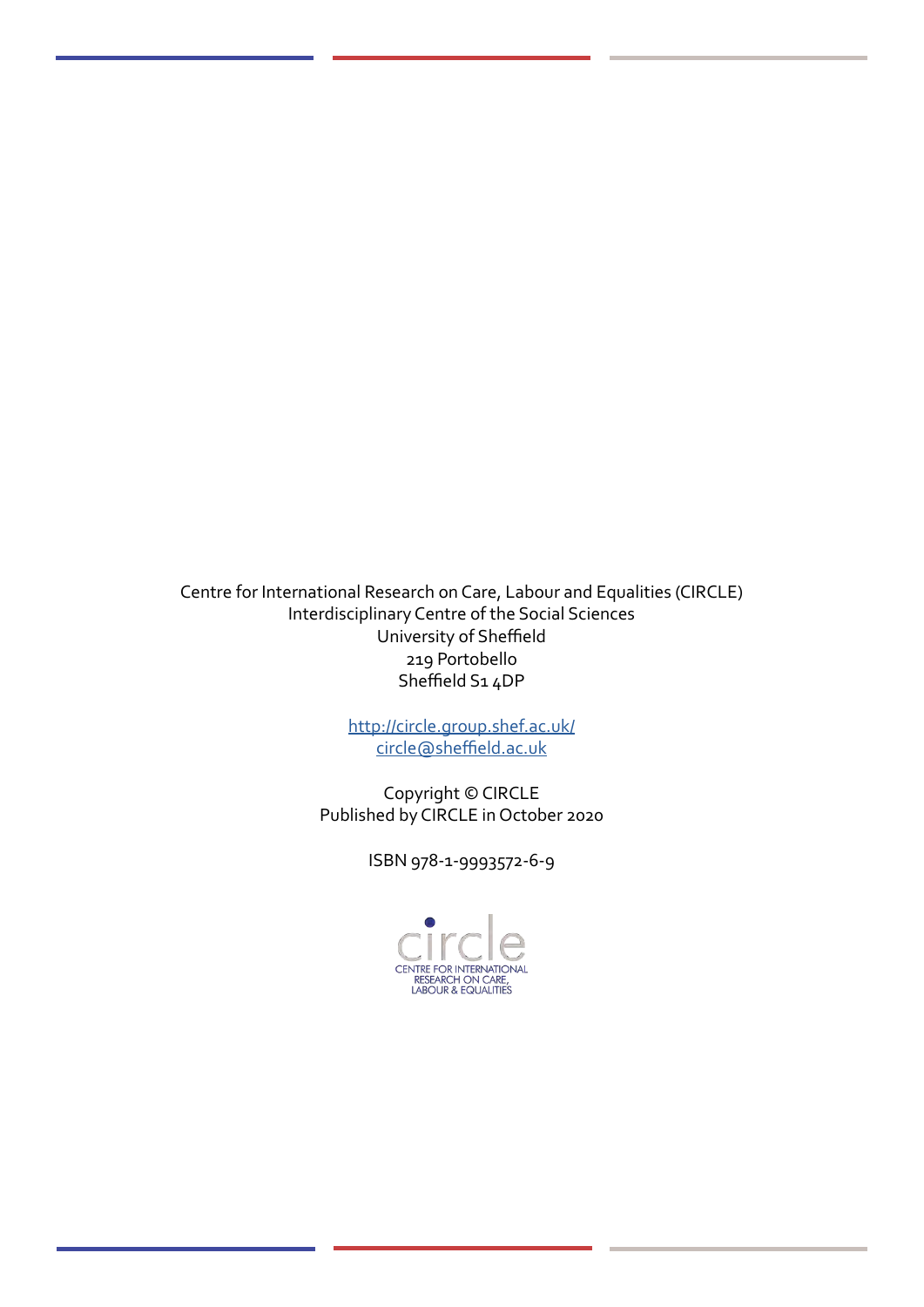# **Working carers in the Ministry of Justice: Summary of research findings**

**Camille Allard University of Sheffield**



### **Contents**

| Introduction                                                                | 01 |
|-----------------------------------------------------------------------------|----|
| Context and research design                                                 | 02 |
| About the survey                                                            | 03 |
| <b>Key findings</b>                                                         | 04 |
| <b>Infographics</b>                                                         | 05 |
| Caring situation of survey respondents                                      | 06 |
| Respondents' work situation and awareness of working carer support policies | 10 |
| <b>Findings from the interviews</b>                                         | 17 |
| Conclusion                                                                  | 19 |
| About the research                                                          | 20 |
|                                                                             |    |

Camille Allard is a PhD student based in the Department of Sociological Studies at the University of Sheffield. Her research project looks at how working carers can be supported in their daily lives in their workplace. Camille works with organisations which have implemented different schemes of care leave to support carers. She works to assess how this can enhance carers' ability to incorporate paid employment and mutually benefit employees and employers. Camille's main interest is how supporting working carers can contribute to better quality jobs and increased wellbeing and fairness at work.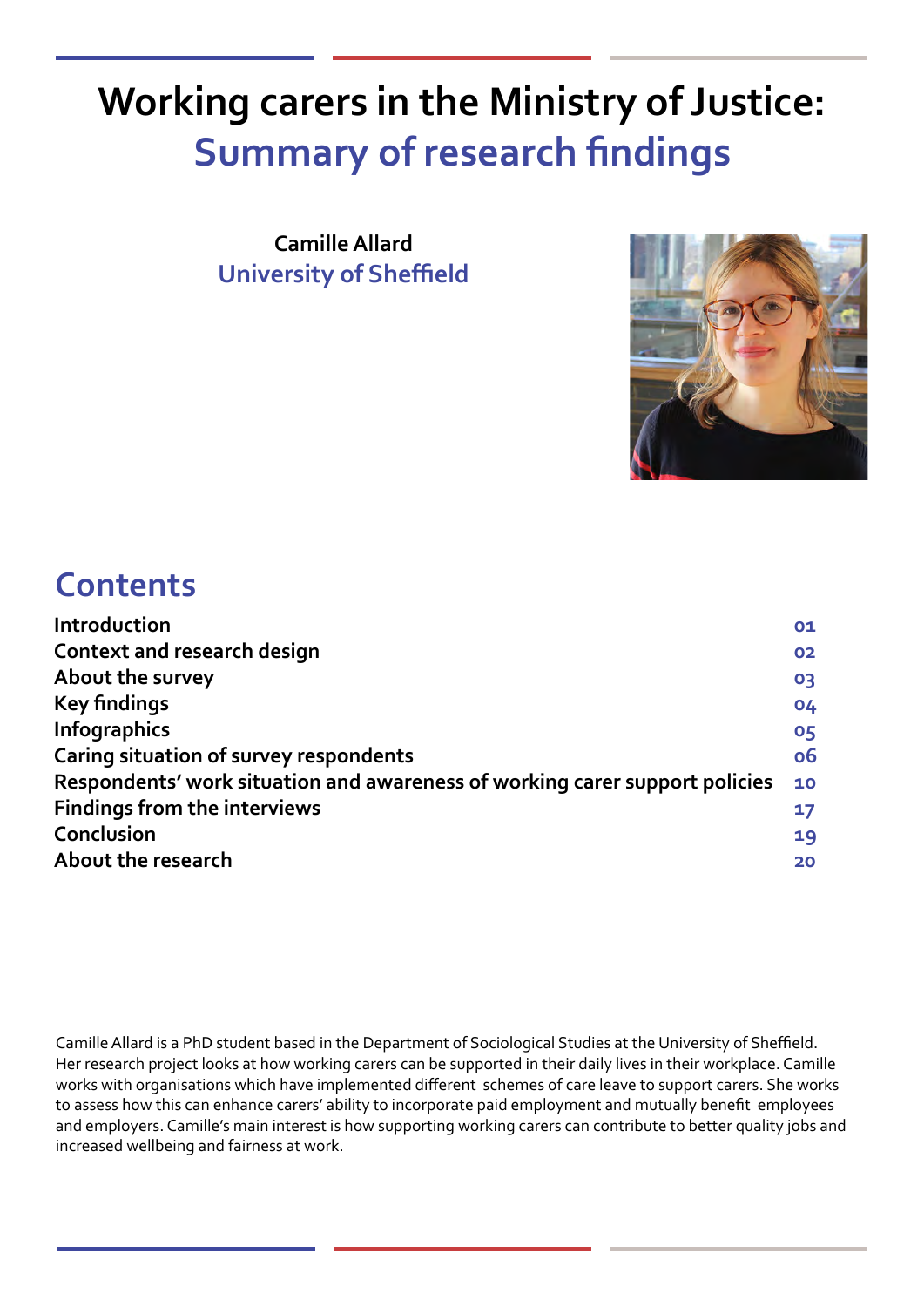### **INTRODUCTION**

How best to support people who combine paid work with caring for a family member or friend is an urgent issue. The number of working carers has been rising as demand for care (more people living with disability, poor health, or into extreme old age) has increased, while public funding for care services has been sharply reduced. As workers are urged to stay in work for longer, the need to combine work and care will only increase. Today, according to Carers UK, already 1 in 7 workers combine work and care (Carers UK, 2019).

Working carers make a major contribution to society. It is important to understand the pressures they experience and the impact working and caring has on them and their families, so that employers can offer them good support in their daily lives.

Through its membership of the *Employers for Carers Forum*, the Ministry of Justice (MoJ), was invited to contribute to an ESRC-funded research programme based at the University of Sheffield, the *Sustainable Care: connecting people and systems* programme. This explores how care arrangements can be made sustainable. It focuses on adults living at home with chronic health problems or disabilities and their families, carers and paid workers. It is delivered by eight universities and Carers UK, led at the University of Sheffield by Professor Sue Yeandle.

This report was written by PhD candidate Camille Allard, based on a case study of the MoJ, conducted under the supervision of Professor Sue Yeandle and Professor Jason Heyes.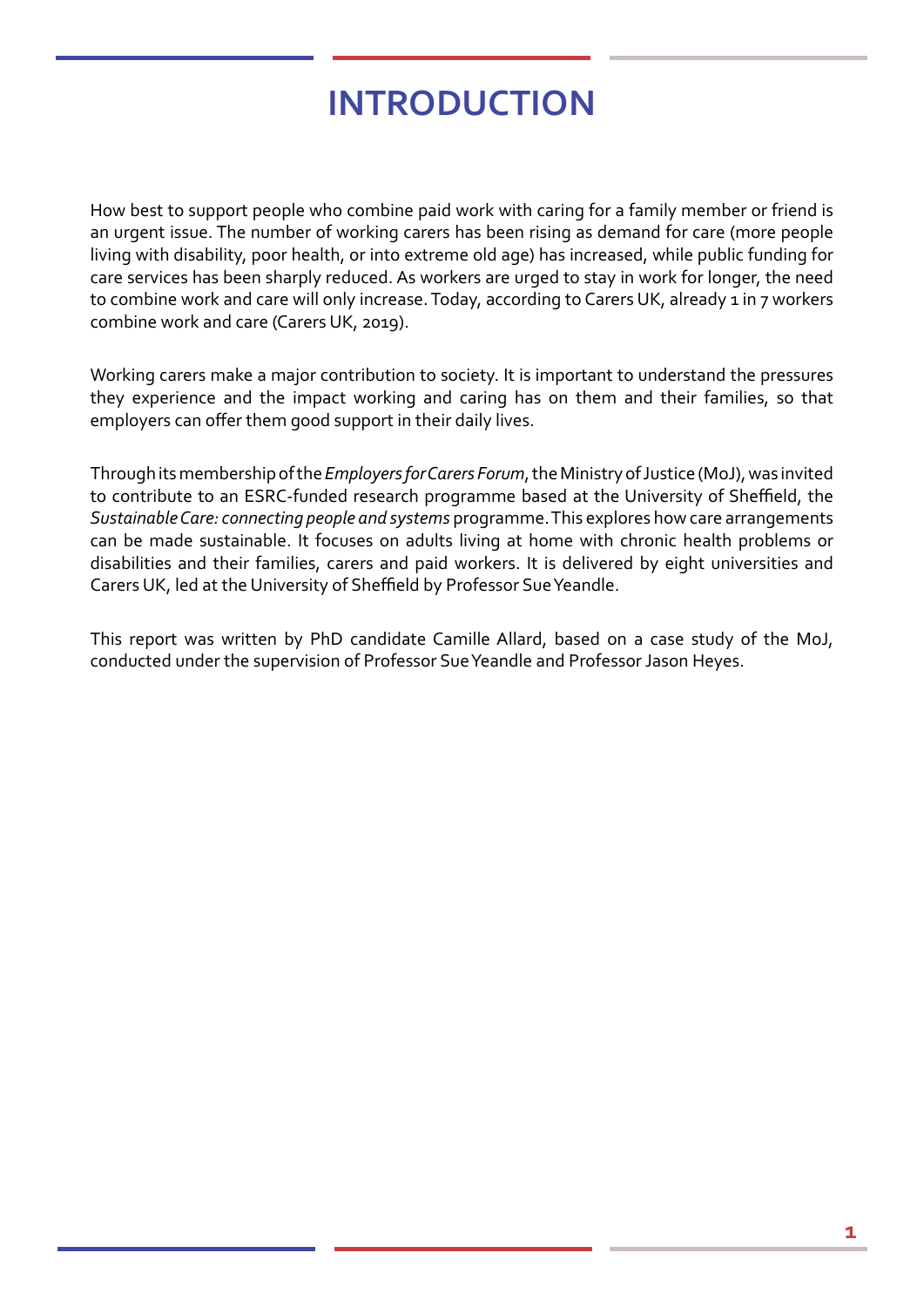### **CONTEXT AND RESEARCH DESIGN**

#### **Context**

The case study conducted within the MoJ aimed to understand what constitutes good workplace support for carers in employment, and to what extent this support is accessible to all MoJ employees (who are also UK civil servants).

The research is part of the work of the research team *Combining Work and Care: How do workplace support and technologies contribute to sustainable care arrangements?* The case study of the Ministry of Justice (MoJ) is part of a doctoral study investigating organisational policies and practical provisions put in place by employers, and the impact these policies have on working carers' lives.

The research questions addressed in this report focus on the MoJ's policies on working carers:

- 1. How aware are employees of the support the MoJ offers to its working carers?
- 2. To what extent are these policies accessible to all staff, for those at all job grades and with different gender and ethnic characteristics within the MoJ?
- 3. What is the impact of these policies on MoJ employees' caring and working lives?

The case study also explored why and how the policies were introduced in the MoJ; this aspect of the study will be reported seperately.

### **Research design**

The case study presented in this report aimed to explore how working carers in the MoJ are supported in combining their caring responsibilities with paid employment. It comprised two main elements: a survey of MoJ employees who were working carers and interviews with selected MoJ staff. The MoJ supported the research by:

- Sharing information about MoJ policies on working carers, including its care leave and carer passport policies.
- Distributing the survey about working carers' experiences among MoJ employees.
- Supporting the researcher to arrange interviews with working carers and other staff with experience of these policies.

The research for the case study was conducted between April 2019 and November 2019.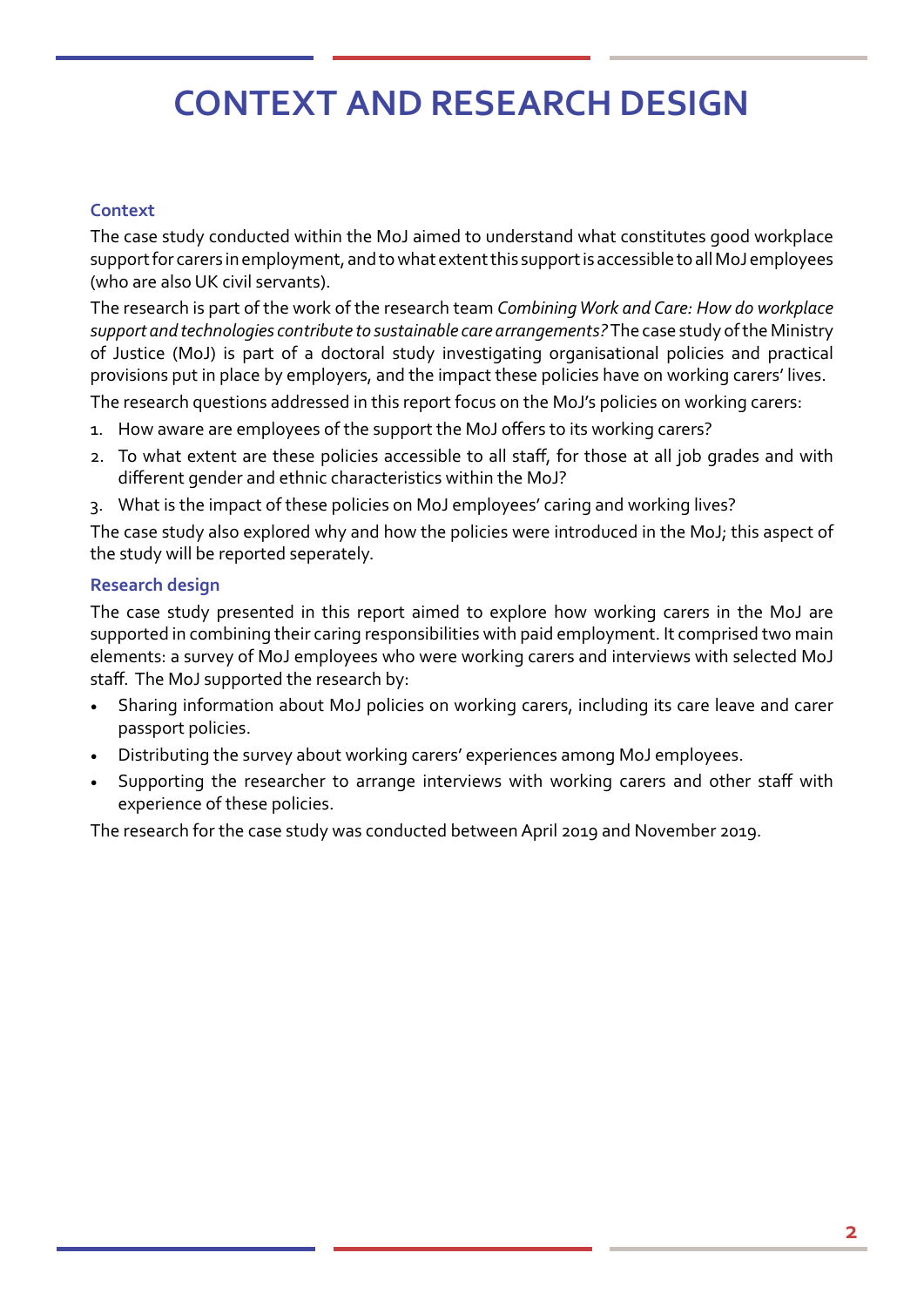# **ABOUT THE SURVEY**

The survey questionnaire explored respondents':

- care situation
- work circumstances
- awareness of the policies to support working carers
- personal characteristics.

It was distributed online to MoJ employees who were currently caring for an older, ill or disabled relative. The **320 survey participants** included staff in the following civil service grades:

- Administrative Officer/Administrative Assistant (**AO/AA**)
- Executive Officer (**EO**)
- Senior Executive Officer/Higher Executive Officer (**SEO/HEO**)
- Grades 6 and 7 (**6/7**)
- Senior Civil Service (**SCS**)

Responses to the survey were analysed to reveal working carers' experiences and their level of awareness of the policies intended to support them, in regard to their job grade, gender, ethnicity and co-residence with the person cared for. Readers should note that completion of the survey was optional, and findings may not be fully representative of all working carers employed at MoJ.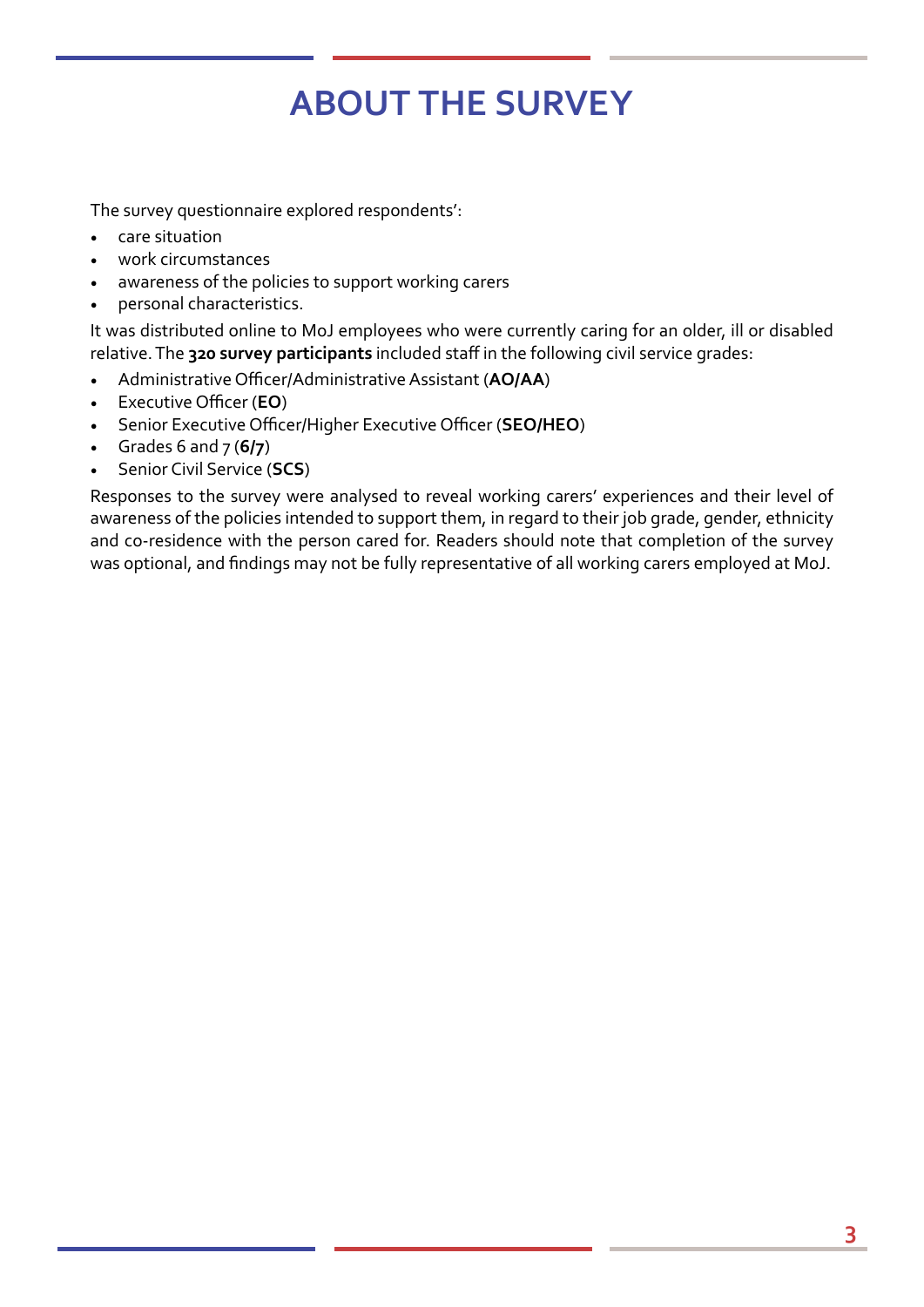### **KEY FINDINGS**

#### **Care situations of respondents**

- Many respondents had been caring for over  $\zeta$  years (49%).
- Almost half ( $47\%$ ) of working carers in the MoJ survey provided care for 20 or more hours a week.
- Nearly half of working carers lived with the person they care for  $(45%)$ .
- More men lived with the person they care for than women (58%).
- More women had provided care for 10 years or more (28%).

#### **Awareness and access to support**

- "Flexi-time", "reduced hours", "carer special leave for emergency" and "compressed hours" were the forms of support most likely to be requested by working carers.
- "Carer special leave for family emergency" was more likely to be used than "carer special leave for medical appointments".
- Fewer women than men ask for support.
- Working carers from a Black background were less likely to ask for support in comparison to participants from other ethnic backgrounds.

#### **Level of confidence and wellbeing**

- 32% of participants felt confident about their future, 33% felt neutral about their situation and 34% were not confident about their future.
- Although most working carers agreed that they feel confident they could talk about care responsibilities with their manager, 16% (a worrying 21% among working carers in the AO and AA grades) disagreed or strongly disagreed with this statement.
- Although women ask less for support, men feel less confident than women that they can talk about care responsibilities with their manager (18%).
- Working carers from a Multiple/Mixed ethnic background (17%) and from a Black British / Other Black background (22%) felt less confident that they could talk with their managers about their care responsibilities.
- More than half of respondents suffered from problems linked to their mental and physical health.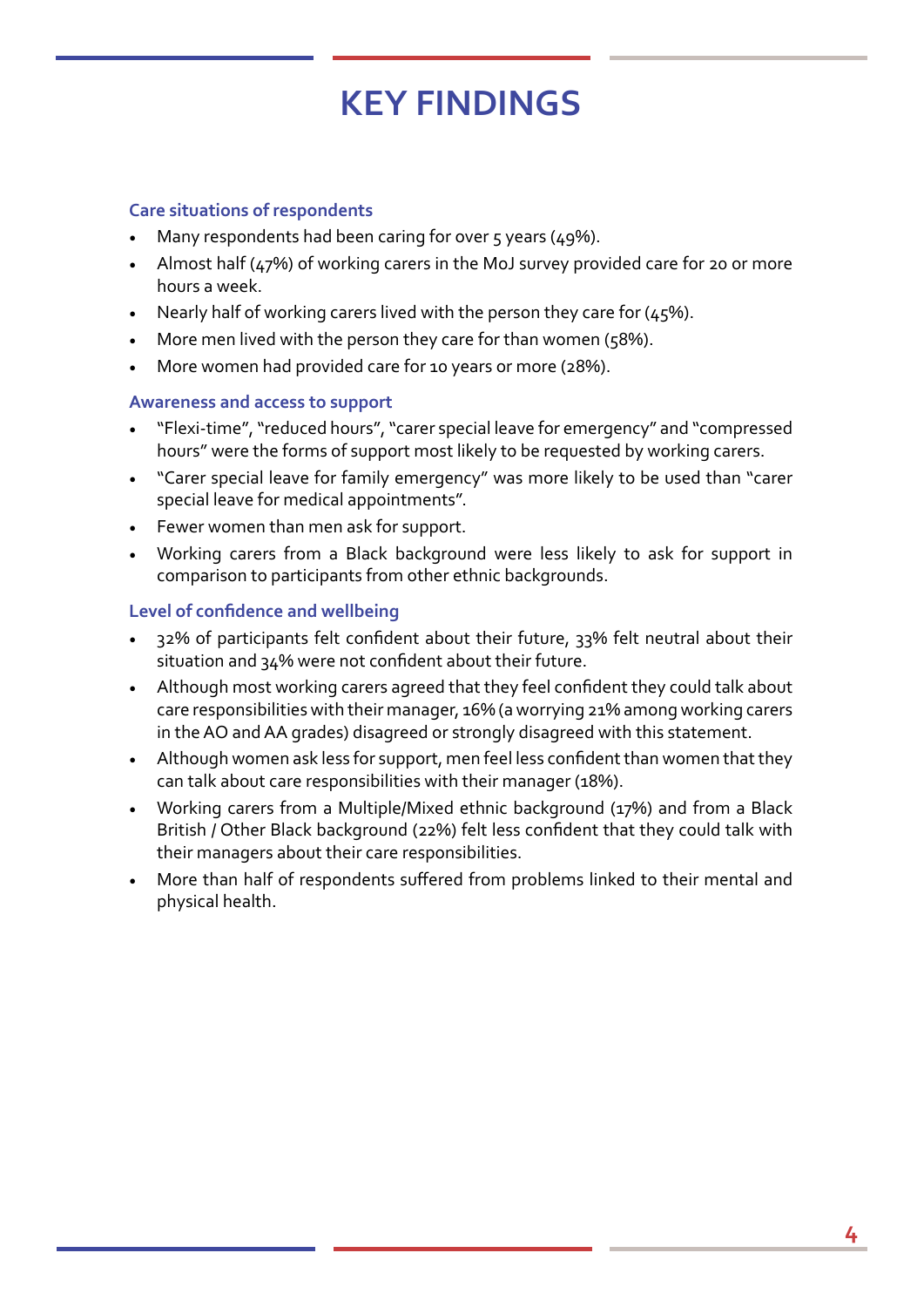# **INFOGRAPHIC**

The case study conducted within the MoJ aimed to understand what constitutes good workplace support for carers in employment, and to what extent this support is accessible to all MoJ employees (who are also UK civil servants).

### **CARE SITUATION**

Many respondents (49%) had been caring for over 5 years



Almost half (47%) of working carers had provided care for 20 or more hours a week Nearly half (45%) of working carers person they care



lived with the

More men (58%) lived with the person they care for than women

More women (28%) provided care for 10 years or more



### **AWARENESS AND ACCESS TO SUPPORT**

"Flexi-time", "reduced hours", "carer special leave for emergency" and "compressed hours" were the forms of support most likely to be requested

"Carer special leave for family emergency" was more likely to be used than "carer special leave for medical appointments"



Fewer women than men ask for support



Working carers from a Black background are less likely to ask for support in comparison to participants from other ethnic backgrounds

### **CONFIDENCE AND WELLBEING**

Only 32% of participants felt confident about their future situation





Men felt less confident than women that they could talk about care responsibilities with their manager



Those from a Multiple/ Mixed ethnic or Black British / Black background felt less confident that they can talk with managers about care responsibilities



More than half suffered from problems linked to their mental and physical health

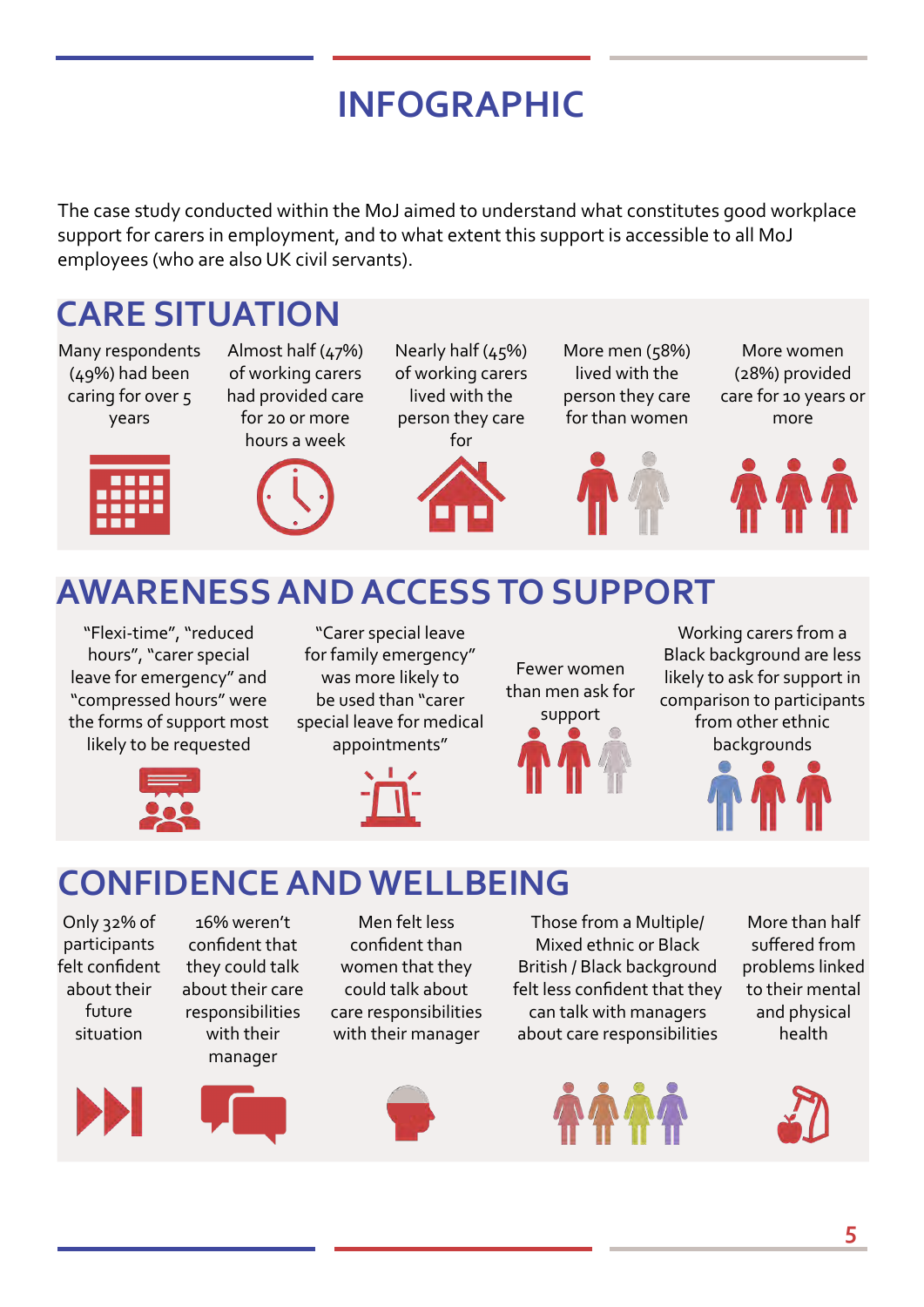This part of the report looks at participants' circumstances of care: how long they have been providing care, and the number of hours of care provided per week by job grade, gender, ethnicity and co-residence with the person cared for.

**Almost half the working carers who responded to this question had been caring for over 5 years (49%)**. Some had been providing care for between 6 months and  $5$  years (40%). A few ( $5\%$ ) had been caring for less than 6 months.

#### **Figure 1. How long respondents have been providing care in MoJ (%)**

16

27

- I have been providing care for up to 6 months
- I have been providing care for more than 6 months but less than 2 years
- I have been providing care for more than 2 years but less than 5 years
- I have been providing care for more than 5 years but less than 10 years
- I have been providing care for more than 10 years

#### **Table 1: How long respondents have been providing care, for each job grade (%)**

| <b>Circumstances of respondents;</b><br>I have been providing care for: | 6/7 & SCS | <b>SEO/HE</b> | <b>EO</b> | AO/AA     | ALL      |
|-------------------------------------------------------------------------|-----------|---------------|-----------|-----------|----------|
| N=number of participants                                                | $N=19$    | $N=66$        | $N=74$    | $N = 136$ | $Nn=320$ |
| Up to 6 months                                                          | $\Omega$  | -9            | 9         | O         |          |
| More than 6 months but less than 2 years                                | 21        | 14            | 14        | 20        | 16       |
| More than 2 years but less than 5 years                                 | 26        | 24            | 18        | 26        | 27       |
| More than 5 years but less than 10 years                                | 26        | 24            | 18        | 26        | 23       |
| For more than 10 years                                                  | 26        | 26            | 27        | 27        | 27       |

23

26

A similar percentage of working carers across all job grades provided care for more than 10 years.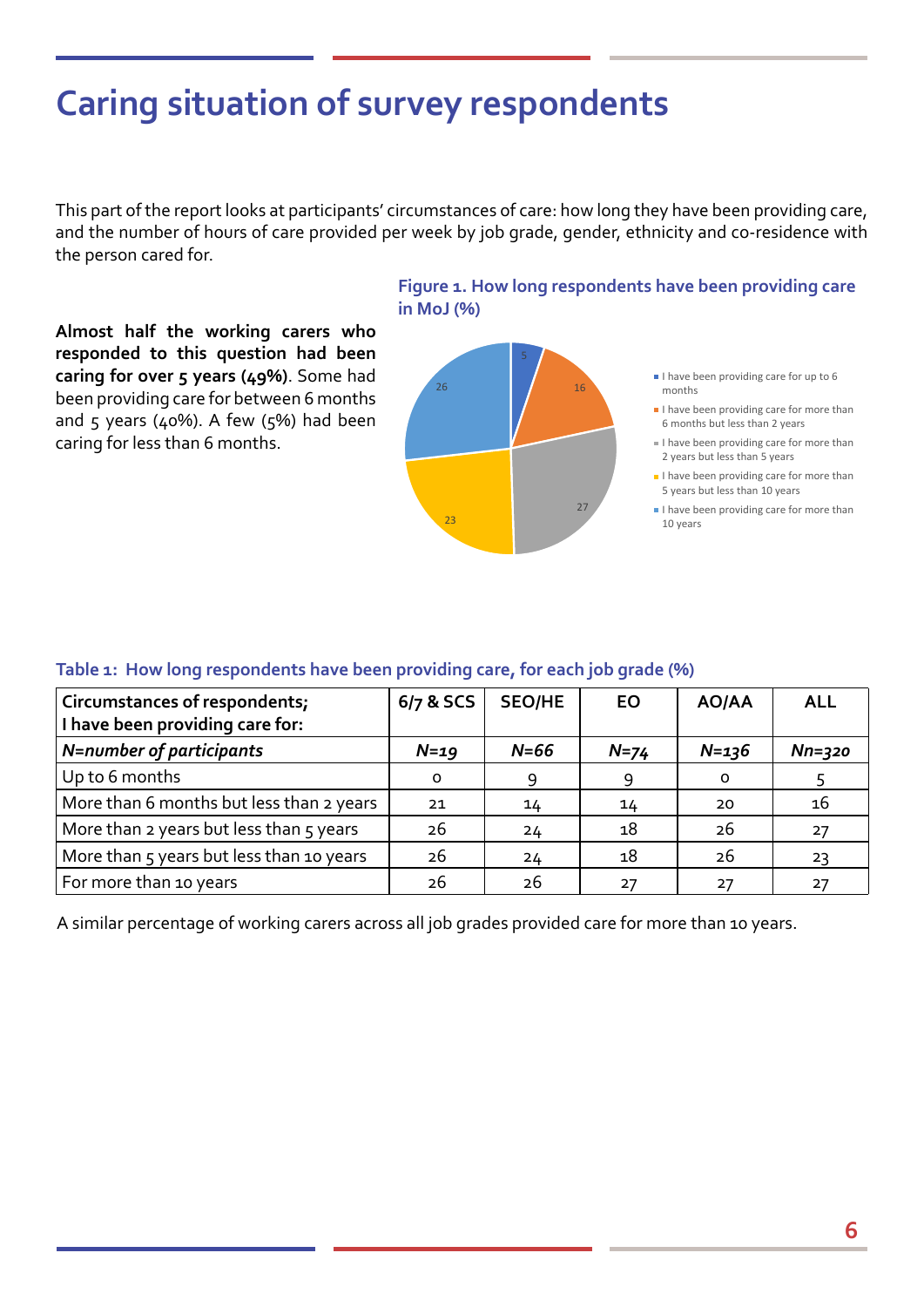

#### **Figure 2: Respondents living with the person cared for, by job grade (%)**

**Nearly half of working carers who responded lived with the person they care for (48%)**. More than half of respondents on grades 6/7 & SCS and AO/ AA lived with the person cared for.

#### **Figure 3: Number of hours of care provided per week by respondents (%) respondents, per job grade (%)**

**Almost half (47%) of working carers who responded to this question provided care for 20 or more hours a week.** 53% of working carers at AO/ AA level who responded provided care for 20 or more hours a week. Working carers at other grades also provided care for 20 or more hours per week: 6/7 & SCS (49%), EO (45%) and SEO/HEO (34%).



#### **Table 2: How long respondents have been providing care, by gender (%)**

| Circumstances of respondents;<br>I have been providing care for: | Women     | Men      |
|------------------------------------------------------------------|-----------|----------|
| N=number of participants                                         | $N = 235$ | $N = 57$ |
| Up to 6 months                                                   | 5         | 4        |
| More than 6 months but less than 2 years                         | 18        | 14       |
| More than 2 years but less than 5 years                          | 27        | 30       |
| More than 5 years but less than 10 years                         | 23        | 30       |
| For more than 10 years                                           | 28        | 23       |

More women provided care for longer than 10 years (28%).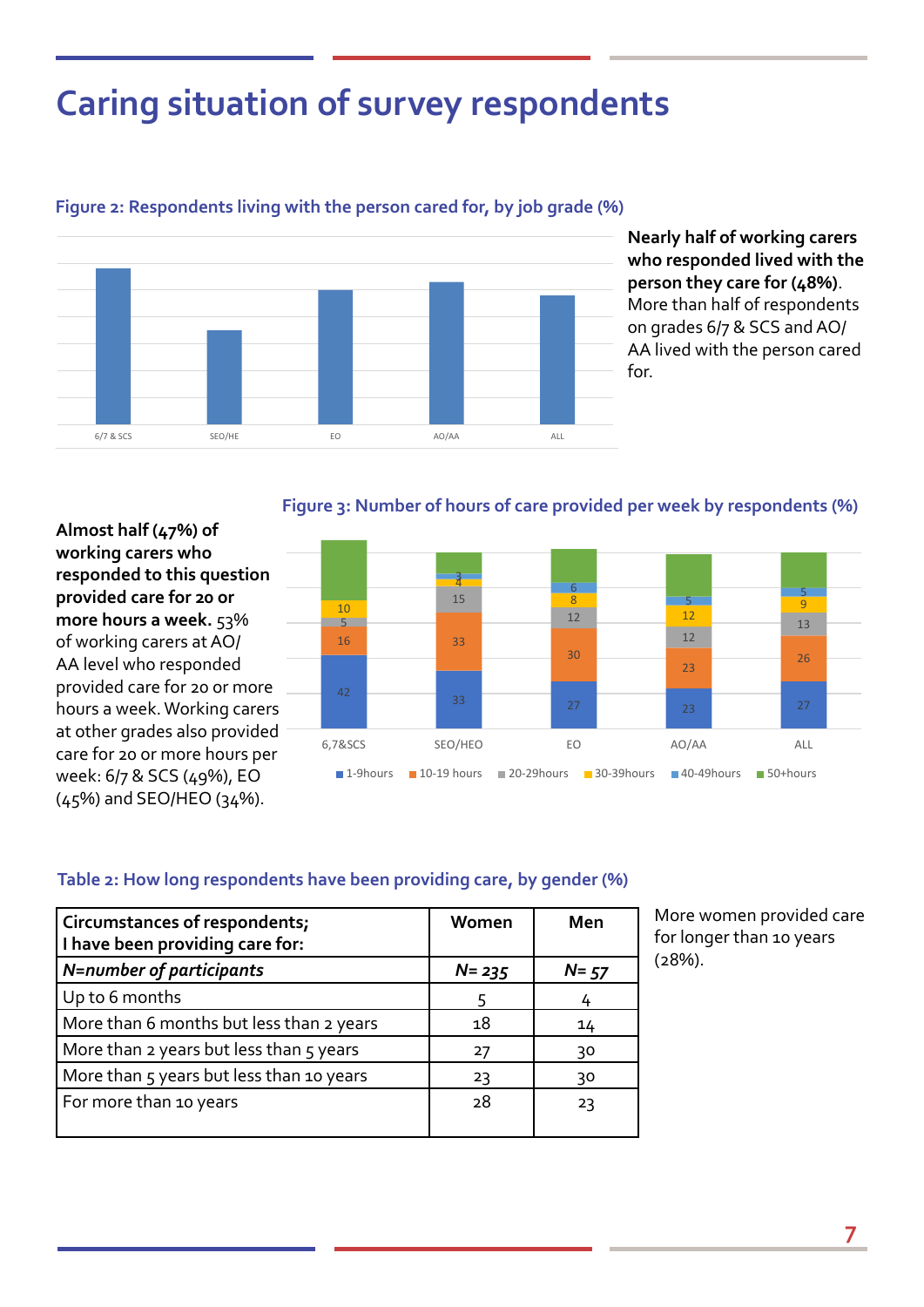More men lived with the person they care for than women (58%). **Figure 4: Respondents living with the person cared for, by gender (%) cared for, per gender (%)**



| <b>Circumstances of respondents</b><br>I have been providing care for: | White British/<br>Other White<br>background | Mixed/<br><b>Multiple</b><br>ethnic groups | Asian British/<br><b>Other Asian</b><br>background | <b>Black British/</b><br><b>Other Black</b><br>background |
|------------------------------------------------------------------------|---------------------------------------------|--------------------------------------------|----------------------------------------------------|-----------------------------------------------------------|
| N=number of participants                                               | $N = 252$                                   | $N=7$                                      | $N = 16$                                           | $N=9$                                                     |
| Up to 6 months                                                         | 4                                           | $\Omega$                                   | $\Omega$                                           | 11                                                        |
| More than 6 months but less than 2<br>years                            | 16                                          | 14                                         | 25                                                 | 11                                                        |
| More than 2 years but less than 5<br>years                             | 30                                          | 43                                         | 6                                                  | $\Omega$                                                  |
| More than 5 years but less than 10<br>years                            | 24                                          | 29                                         | 37                                                 | 22                                                        |
| More than 10 years                                                     | 26                                          | 14                                         | 31                                                 | 44                                                        |

#### **Table 3: How long respondents had been providing care, by ethnicity (%)**

Working carers from an Asian British/Other Asian background (31%) and working carers from a Black British/Other Black background (44%) were more likely than respondents from other ethnic groups to have provided care for more than 10 years.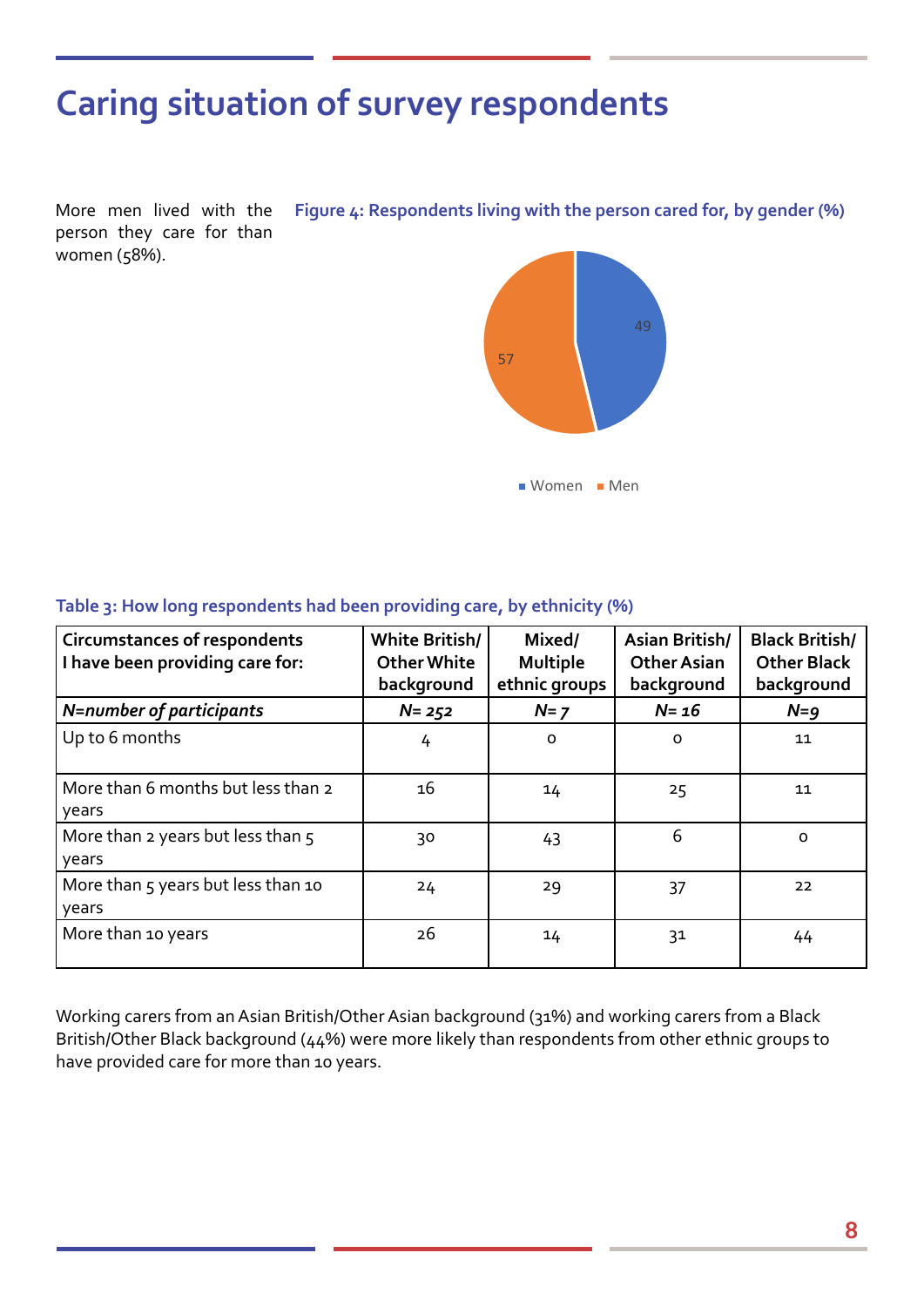

**Figure 5: Respondents living with the person cared for, by ethnicity (%)**

Ethnicity is based on survey respondents' self identification choice.

Working carers from a Mixed/Multiple ethnic group (71%) and working carers from an Asian British/Other Asian background (69%) who responded were more likely than any other ethnic groups to live with the person cared for.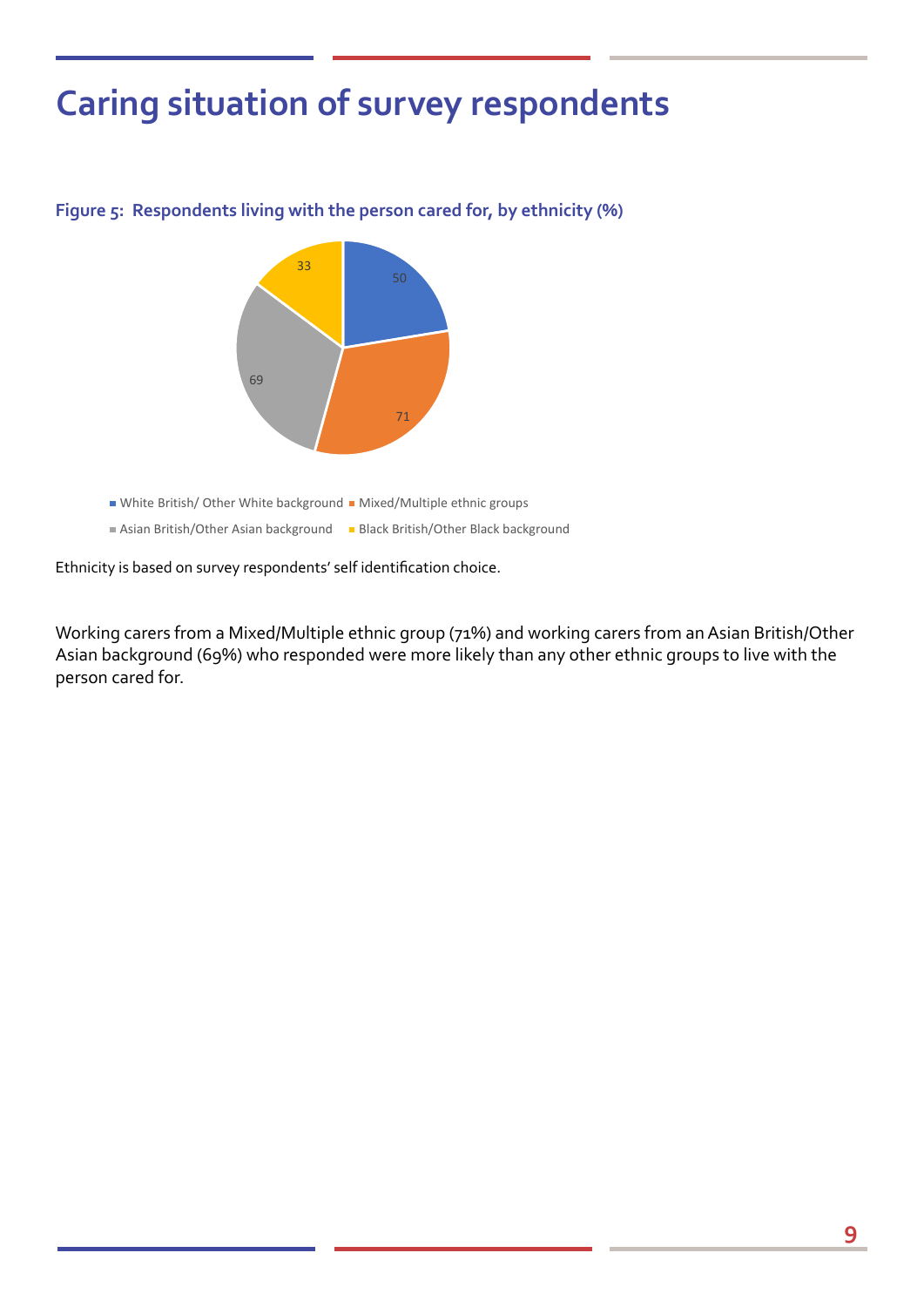This part of the report looks at participants' working circumstances in terms of their employment status; awareness of the policies and support at MoJ; use of the policies by job grade, gender, ethnicity and coresidence with the person cared for; and help received because of the policies and confidence to talk with their manager about care responsibilities.



#### **Figure 6: Employment status of respondents (%)**

#### **Table 4: Employment status of respondents by co-residence with the person cared for (%)**

| Job status               | Participants living with the person<br>cared for | Participants not living with the<br>person cared for |
|--------------------------|--------------------------------------------------|------------------------------------------------------|
| N=number of participants | $N = 155$                                        | $N = 156$                                            |
| I work full-time         | 64                                               | 70                                                   |
| I work part-time         | 34                                               | 29                                                   |

Respondents at AO/AA level were more likely than other respondents to be working part-time. Respondents living with the person cared for were slightly more likely to be working part-time and less likely to be working full-time.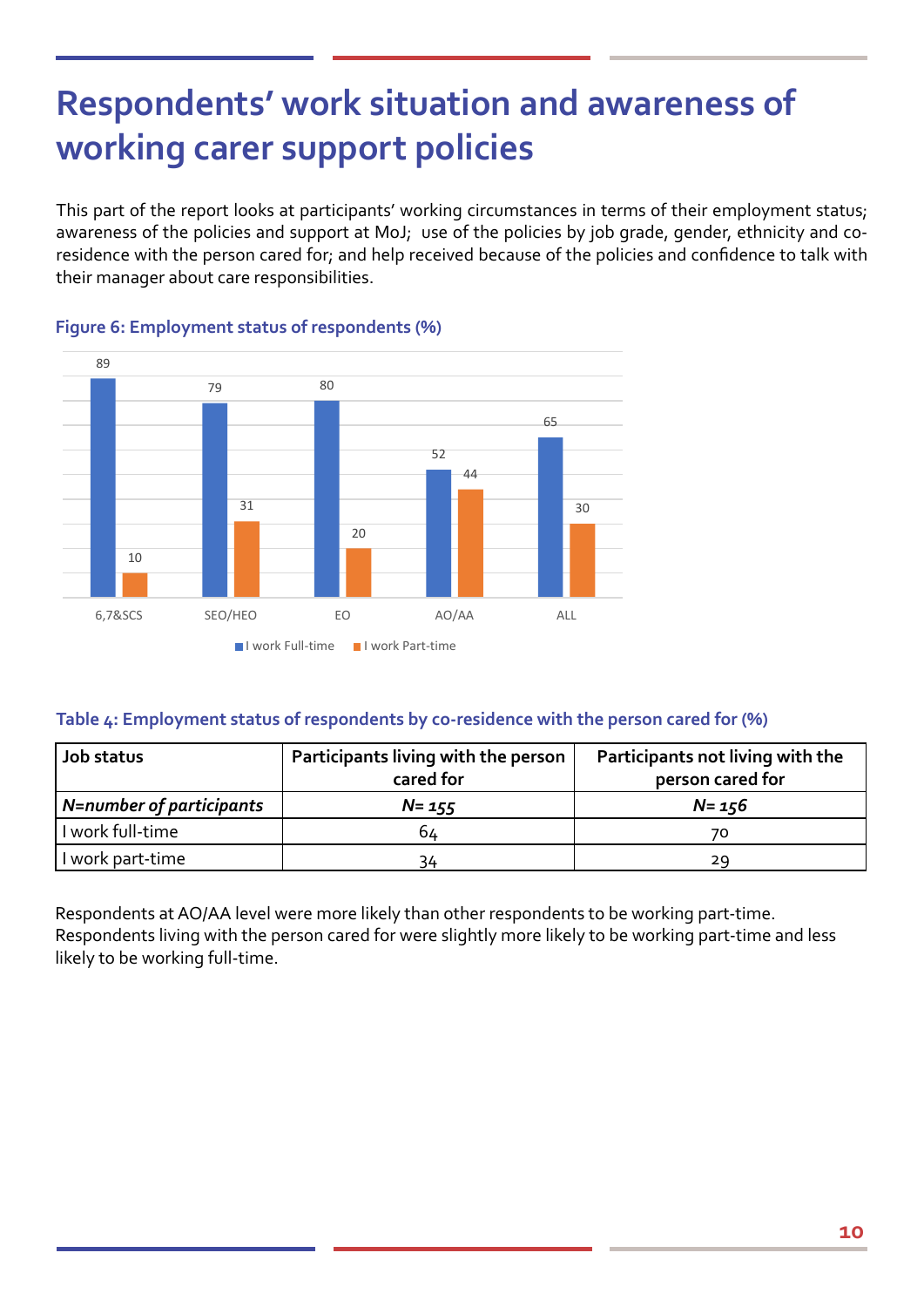#### **Figure 7: Policies and supports for working carers that respondents are aware of (%)**



Working carers were most aware of the "MoJ's flexitime" (75%), "special leave for emergencies" (73%), "reduced" (59%) and "compressed hours" (56%), and "carer passport" (51%) policies. They were less likely to be aware of the "job share" (43%), "carer network" (42%), "career break" (40%) and "carer special leave for medical appointments" (32%) policies. "Carer special leave for family emergency" was much more likely to be used by working carers than "carer special leave for medical appointments".

#### **Figure 8: Respondents' use of MoJ's policies, by job grade (%)**



#### SEO/HEO EO AO/AA 6,7&SCS

- "Flexible-smarter working" and "Flexi time" were most likely to be used by respondents on 6/7 & SCS (39% and 11%), while "reduced hours" were most likely used by respondents at AO/AA level (23%).
- Respondents at AO/AA level were also most likely to use "Carer special leave for medical leave" (8%); none of them used the "Carer passport". Increasing awareness about the Carer passport among staff at AO/AA level could potentially help them avoid reducing their working hours.
- Staff at EO level were the least likely to ask for support (24%).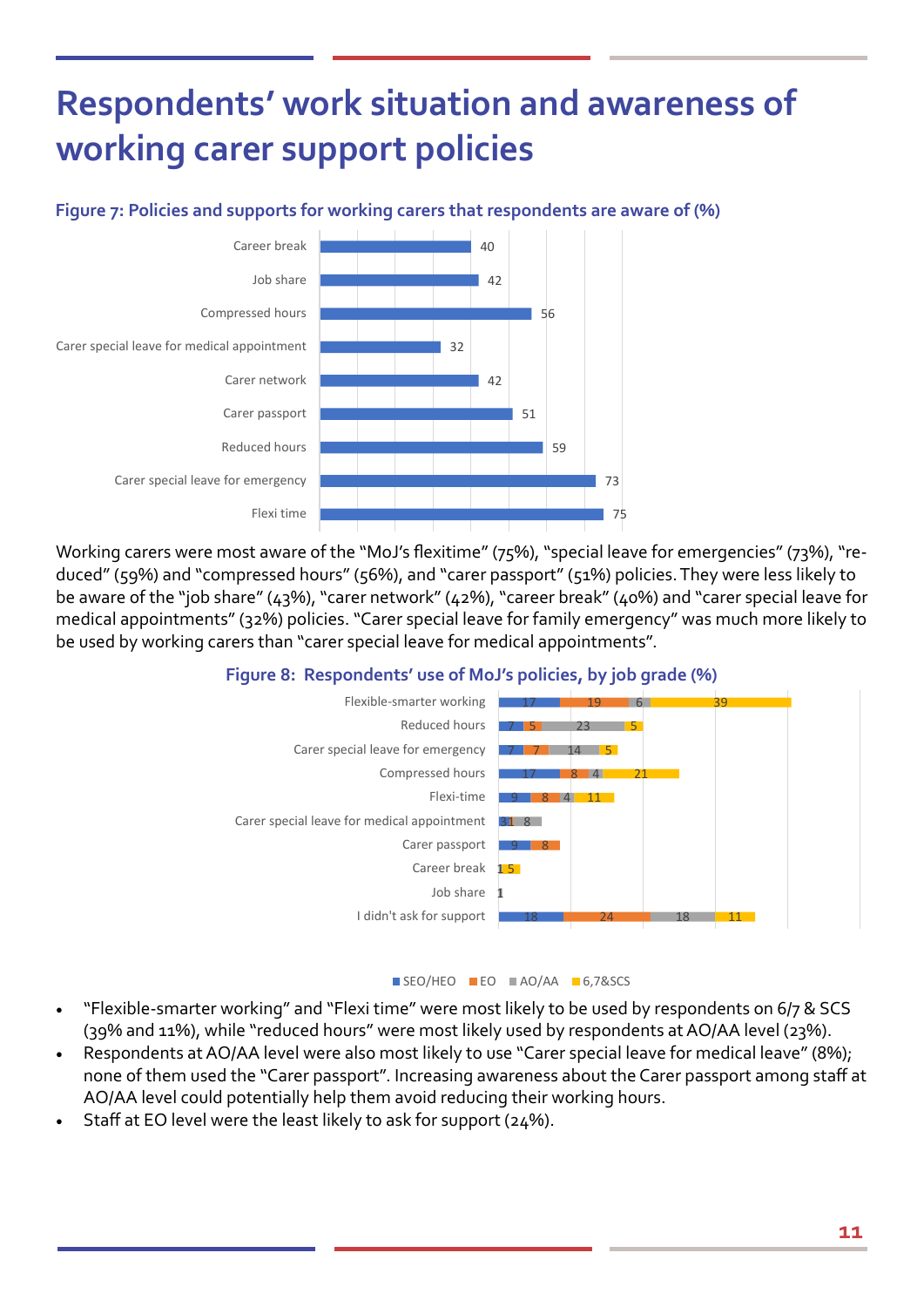

**"Flexible smarter working" was mostly used by men while "reduced hours" was mostly used by women.** "Compressed hours", "carer special leave for medical appointment", "carer passport", "career break's policies" were also used by women but not men. **The findings also show that fewer women asked for support then men.**<br><sup>50</sup>

### **Figure 10: Respondents' use of MoJ's policies, by ethnicity (%)**



**"Carer special leave for medical appointment" was only requested by working carers from a White background.** "Reduced hours' policies" were the most used by working carers from a White background while "flexible smarter working" policies were mostly used by working carers from other ethnic groups. **Working carers from a Black background were less likely to ask for support then other ethnic groups.**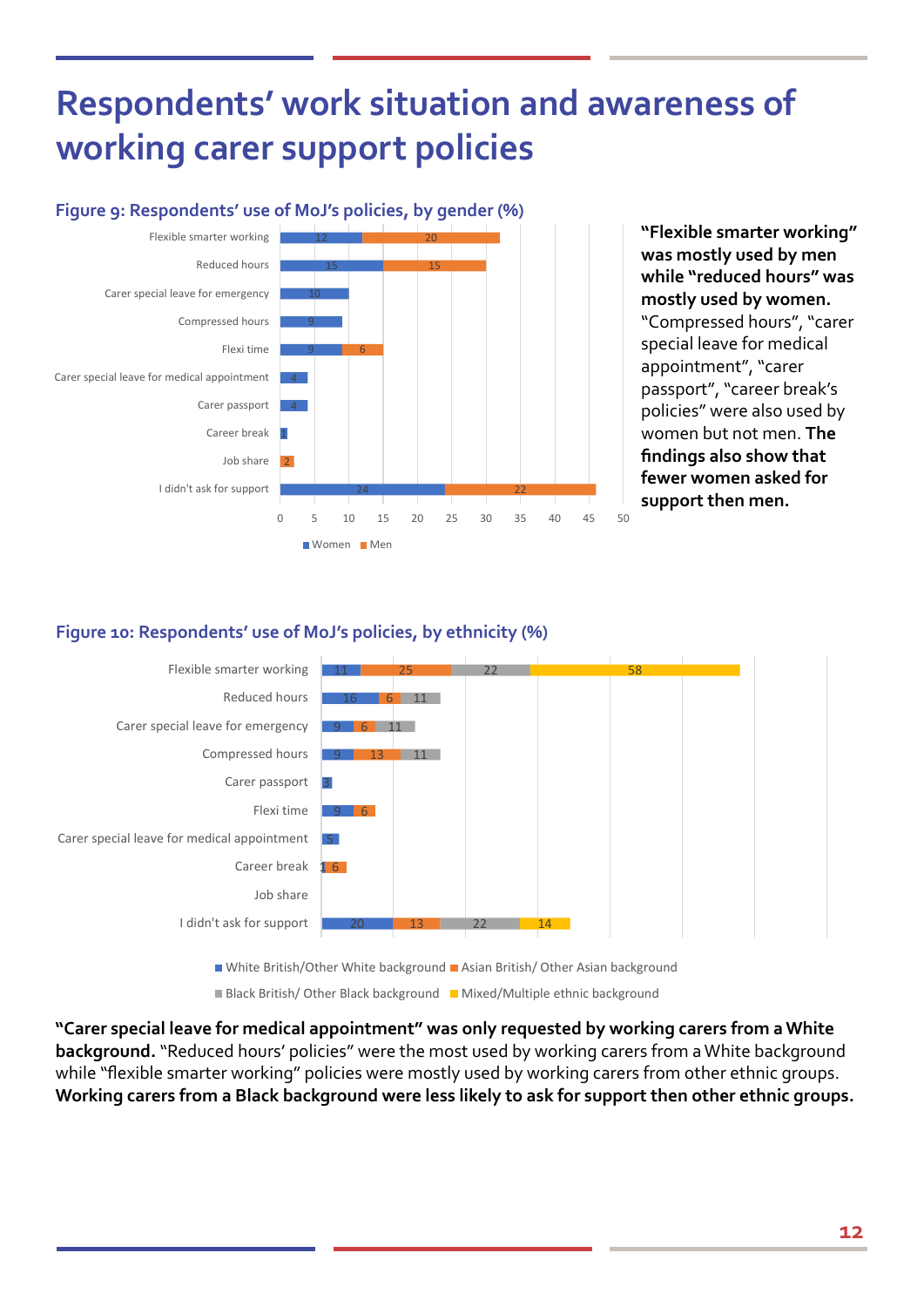#### **Figure 11: Respondents' use of MoJ's policies, by co-residence with the person cared for (%)**



Respondents living with the person cared for **Respondents not living with the person cared for** 

**The most used policy by working carers living with the person cared for is "reduced hours". Others mostly used "flexible smarter working".** Working carers living with the person cared for were more likely to use the "carer special leave for medical appointment" than working carers not living with the person cared for. **Overall, working carers living with the person cared for were more likely to ask for support, in comparison with working carers not living with the person cared for.** 

#### **Table 5: Help from MoJ's policies, by job grade (%)**

| The policies and supports help me | $6/7$ & SCS | SEO HEO  | <b>EO</b> | AO/AA     | ALL         |
|-----------------------------------|-------------|----------|-----------|-----------|-------------|
| N=number of participants          | $N = 19$    | $N = 66$ | $N = 74$  | $N = 136$ | $N = 260^1$ |
| A lot                             | 63          | 44       |           | 43        | 42          |
| A little                          |             | 21       | 21        | 20        | -23         |
| Not at all                        | 10          |          |           |           |             |

Most participants (65%) found that the policies helped them either a lot (42%) or a little (23%). Only a few (8%) said the policies did not help them at all.

<sup>1</sup> In table 5, only those participants who had requested support are included.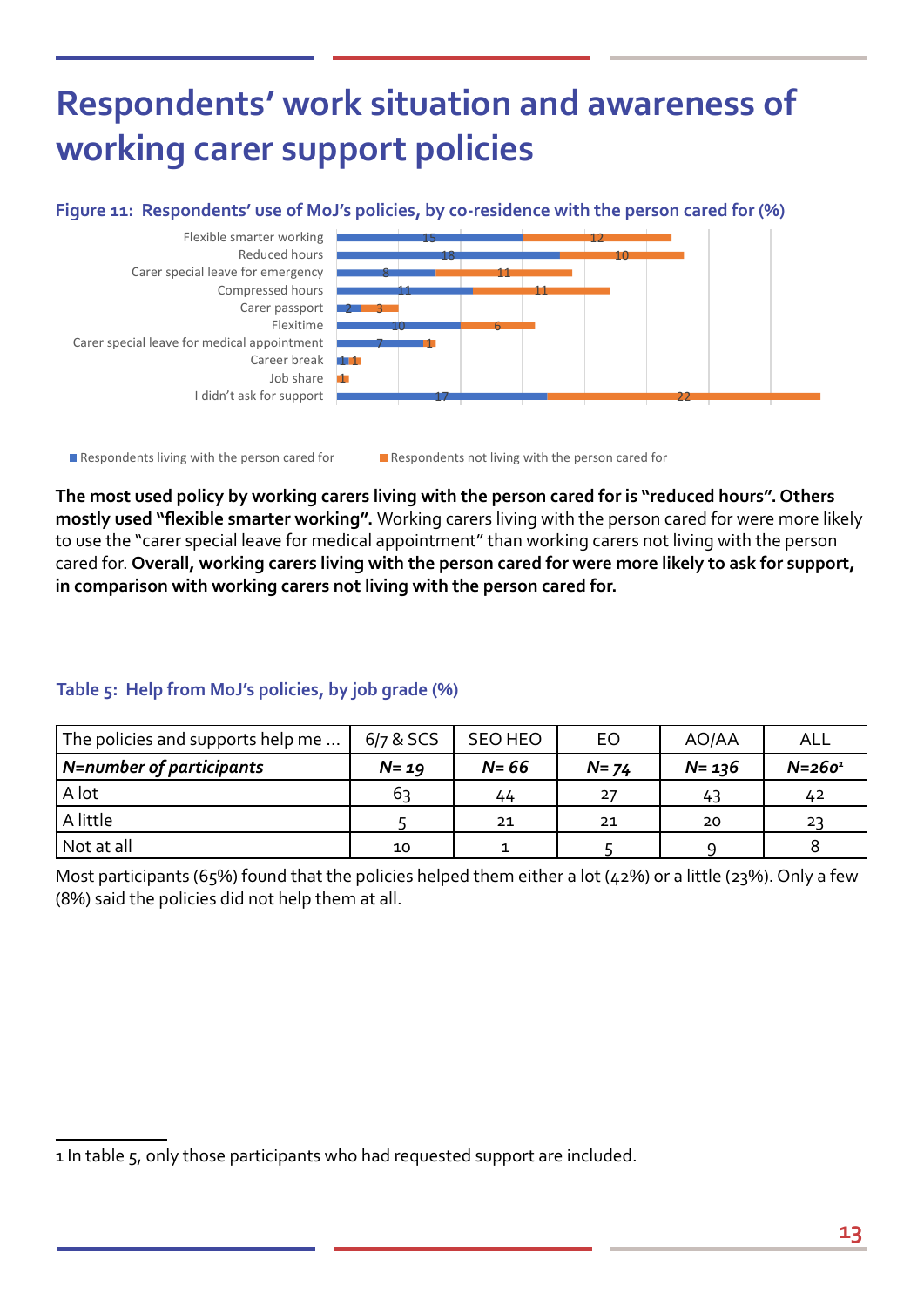#### **Figure 12: Respondents' confidence to talk with their manager about their care responsibilities, by gender (%)**



When asked whether they are confident in talking to their managers about their care responsibilities, fewer men (67%) report feeling confident than women (76%). Men could face stigma due to assumptions about gender roles when trying to disclose their care responsibilities with their managers.

Respondents feeling confident Respondents feeling neutral Respondents not feeling confident

Women Men

**Figure 13: Respondents' confidence to talk with their manager about their care responsibilities, by ethnicity (%)** 



Respondents not feeling confident

Participants from Multiple/Mixed ethnic background (17%) and from a Black British/Other Black background (22%) were less confident that they could talk with their managers about their care responsibilities.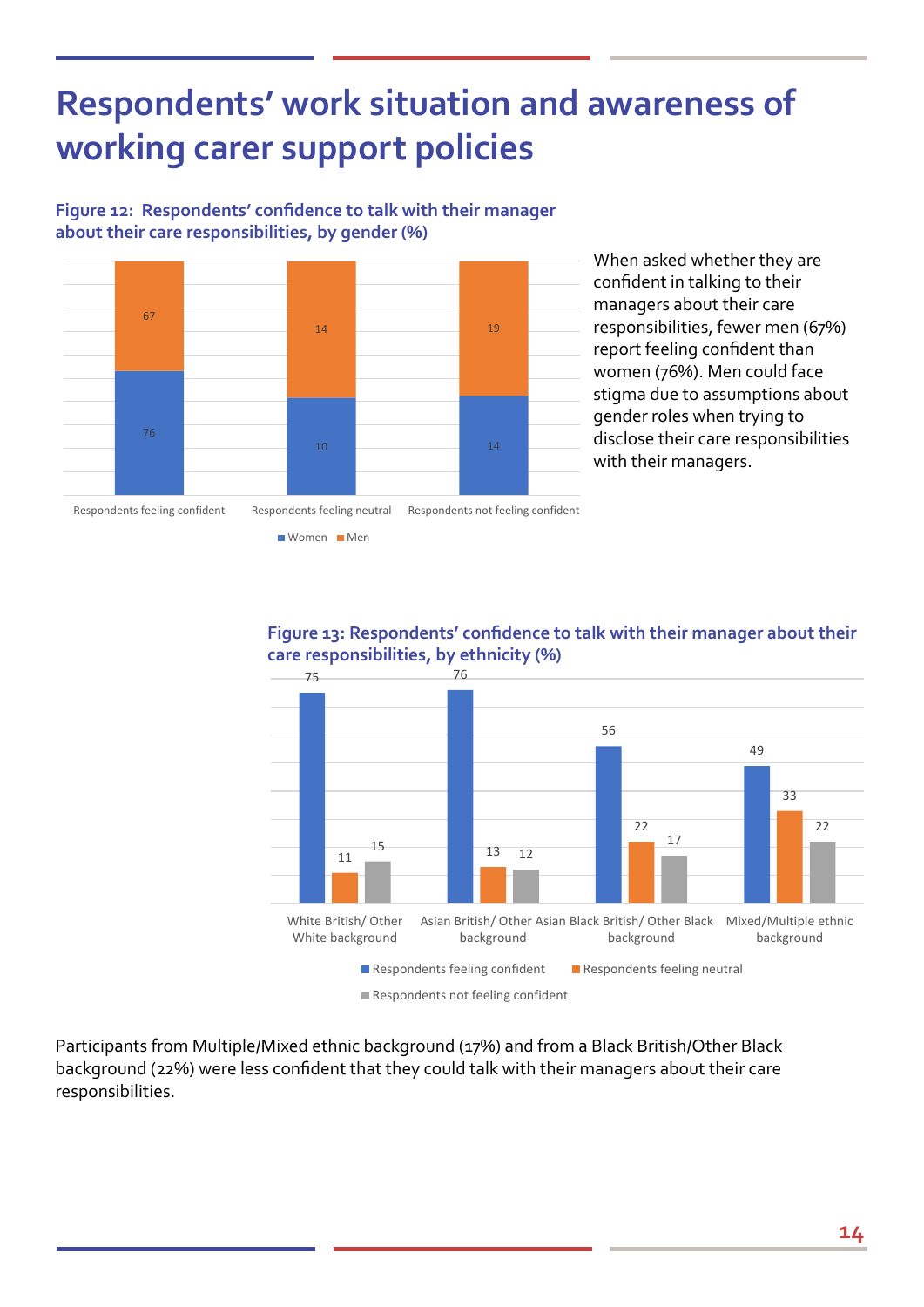

Although 32% of participants felt confident about their future, 34% did not agree with this statement, and 33% felt neutral about their

situation.

**Figure 14: Respondents' confidence to talk with their manager about their care responsibilities, by job grade (%)**

Most participants agreed that they felt confident to talk with their managers about their care responsibilities, **however 18% disagreed with this statement, including 21% among participants at AO/ AA grade level**.



### Figure 15: Respondent's overall level of confidence **about their care and work situation (%) care and work situation (%)**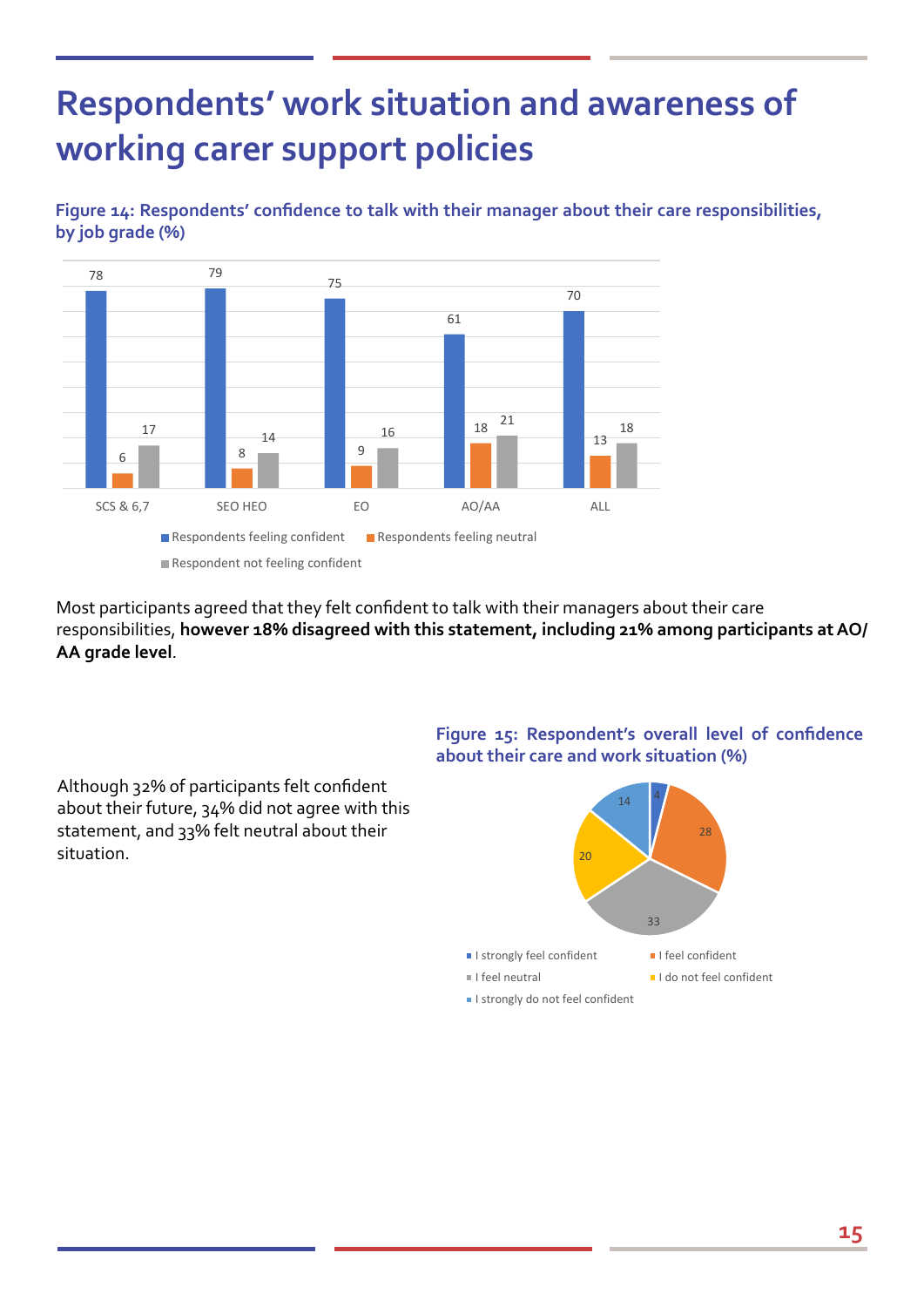The findings indicate that more than half of respondents who participated in the survey suffered from problems with their mental and physical **health.** Suppose the contract of the contract of the contract of the contract of the contract of the contract of the contract of the contract of the contract of the contract of the contract of the contract of the contract

#### **Figure 16: Respondents' mental and physical health (%)**



- I have some problems with my own mental health (e.g. stress, fear, gloominess, depression, concern about the future)
- I have some problems with my own physical health ( e.g. more often sick, tiredness, physical stress)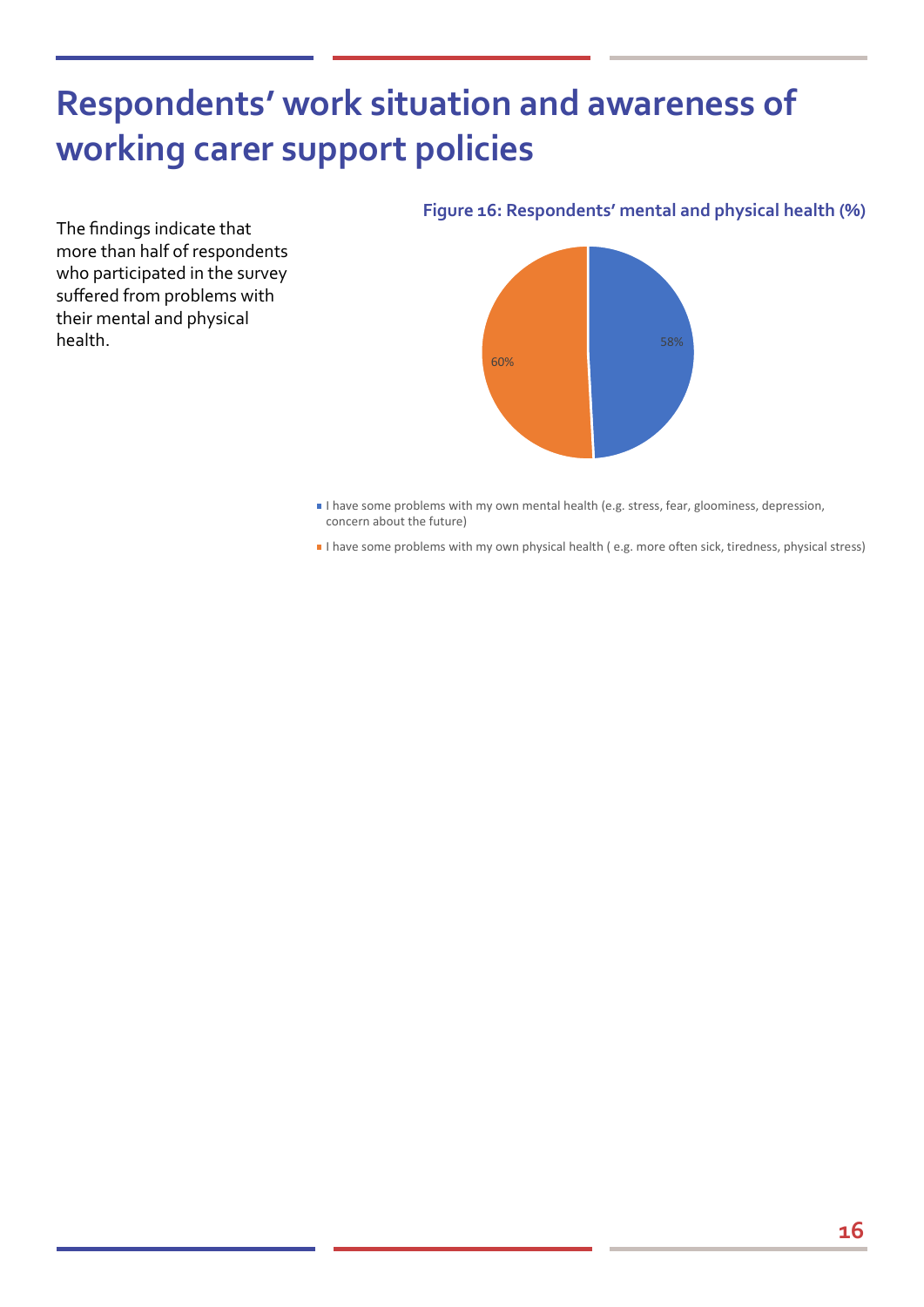### **Findings from the interviews²**

The case study also included 17 interviews with MoJ staff - a mix of managers, working carers and union representatives. The interviews aimed to gather information about working carers' experiences, the support they needed, and any obstacles to getting this support.

Some interviewees were unaware of the "carer special leave" policy, **and said it was hard to know where to find support online**.

"I didn't realise that there's the carer special leave to attend medical appointments out there. I didn't know anything about that and that came through the questionnaire that I completed that led to this today. I didn't know anything about that, and it's alright, if you've got the time to go through. Nothing's straightforward on that website. To me, there should be like a hub of information that you could just go to and everything you need to [know] about, no matter who you're caring for." *Joe, employee* 

Some interviewees expressed concerns about the limited amount of time off allowed within the "special carer leave for medical appointments" policy and **said that it was not sufficient to support them with their own health issues and their care responsibilities**:

> "It is just difficult when you can get time for your own appointments but can't get time for mum's appointments. So, I have to use my flexi time for those appointments. And I find that difficult because it's difficult to pay back the flexi, if you're not always managing to get in early. I think they could be a bit more flexible on that side of things really. People with children get time to take their children to appointments." *Laura, employee*

Some interviewees expressed concerns about insufficient support from line managers. **A lack of training for managers, some felt, could prevent carers from using "carer special leave"**:

"And I asked for two days special leave to care for my mother and to be able to take her to hospital to visit him {my dad}. And they were refused. I can't remember many more stressful moments in my life than having to go through all this procedure to ask for two days off to support someone that had raised me as a child […] and was having major, major cancer surgery." *Janine, employee*

2 Interviewees have been given anonymised names.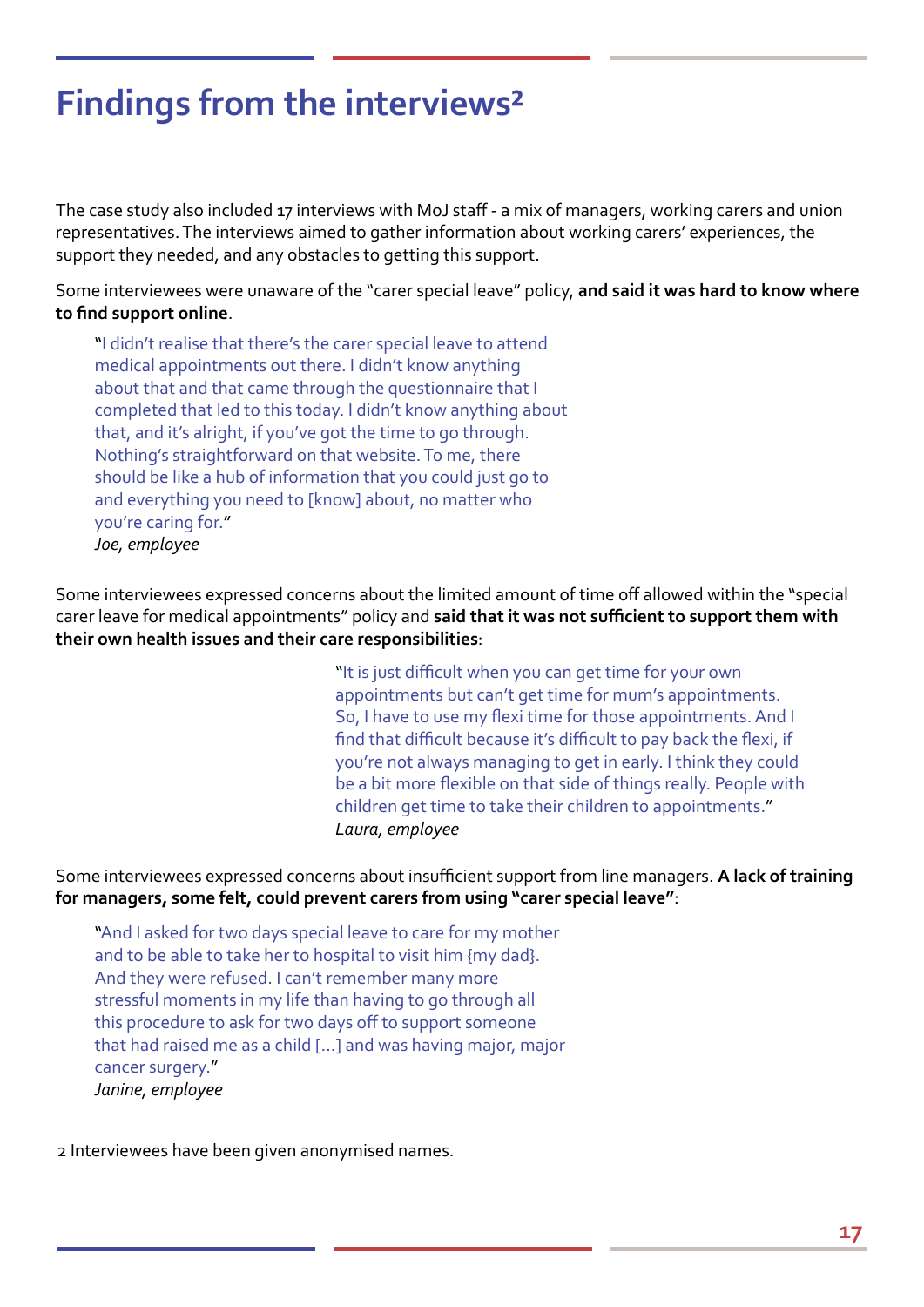### **Findings from the interviews**

**Trained managers were seen as essential**, as they could help carers by discussing and finding with them the best way to support their working and caring lives.

> "When I came back, I explained that our life had turned upside down. I didn't know how to control this situation or help. When I came back to work, we had a meeting and we agreed that, due to my personal circumstances, it would be easier for me to finish early so I can have some time, not only to then assist them with the hospital and do all that, but have some of my own time, you know, if I wanted to sit down for five minutes." *Jane, employee*

Some interviewees indicated **that they were made to feel guilty by their co-workers when trying to access support, and/or felt their situation as a carer was disregarded**:

"The guilt is massive, comments like 'you are never here', or 'your life is one big holiday', leave you unwilling to talk or share." *Robert, employee*

Participants also talked about the importance they attached to paid care leave. **One participant explained that having to take unpaid time off (rather than having paid care leave) could lead to financial distress**:

> "When I take unpaid leave, something has to give. So, for instance when I took time off for my mum, not too long ago, I had to take three days of unpaid leave to support her while my stepfather was in hospital again. Well, that meant, when we were together as a family, me and my children and my wife, there was a little bit less we could do on a weekend because, you know, I had less money coming in at the end of the month." *Sean, employee*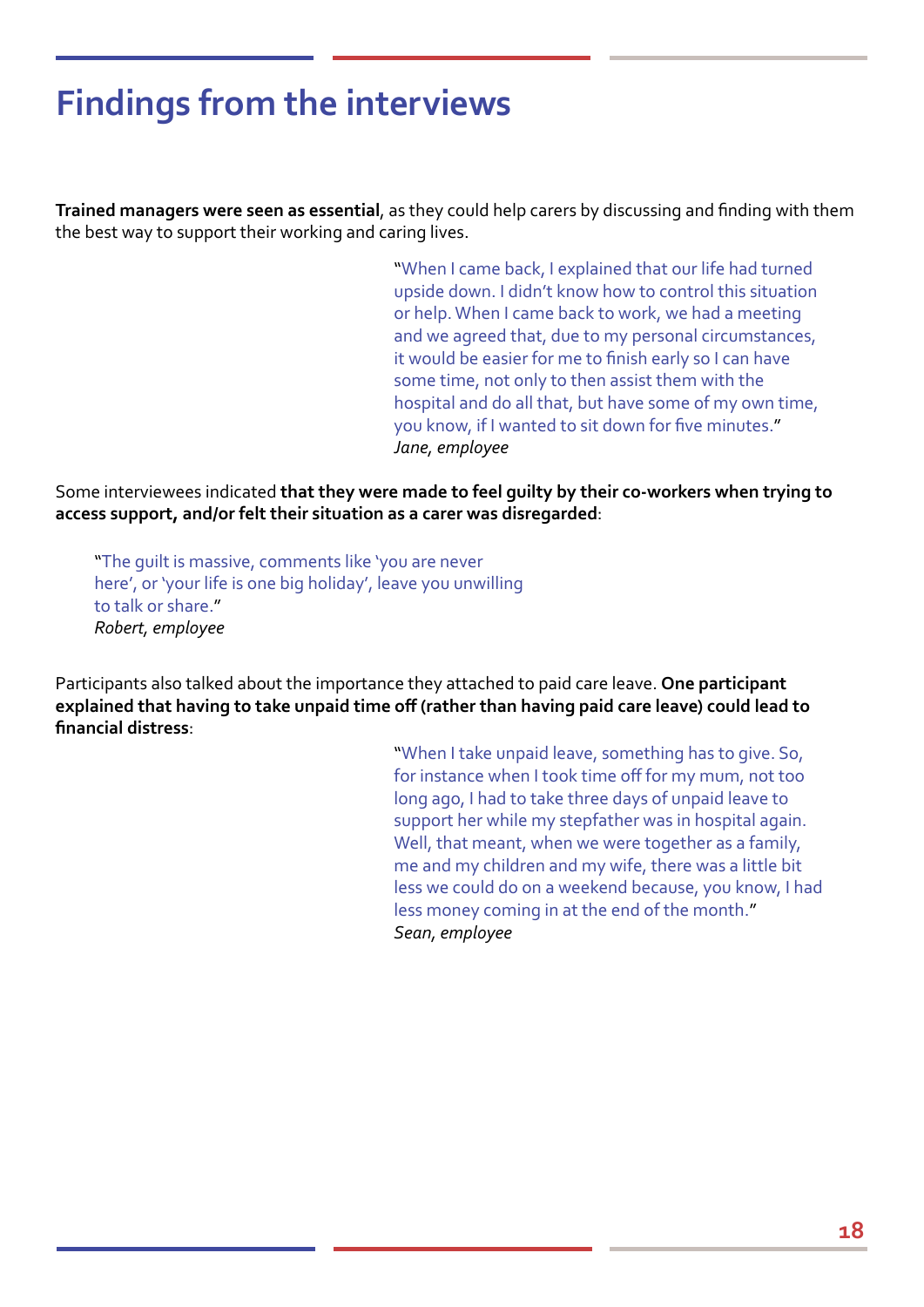### **Conclusion: Why supporting carers at work is important**

The survey showed that the MoJ's policies for working carers had a positive impact for carers and supported many of them to combine work and care more effectively. Over half of respondents found the policies helpful. The 'care leave for emergencies' and 'care leave for medical appointments' were however less used than the "flexi-time", "compressed hours" and "reduced hours" policies. Moreover, there were some significant differences in terms of access to support for participants concerning their job grades, gender, ethnicity and situations of care. For example, in terms of job grade, employees at AO/AA level feel less confident to talk with their managers about their caring situation and they were least likely to request a "carer passport". In terms of gender differences, men feel less confident than women that they could talk about care responsibilities with their managers, but fewer women asked for support. Participants from a BAME background were also less likely to request "carer special leave" than participants from a White background. These findings are crucial, as they provide a better understanding of the obstacles carers may face when requesting support for their care responsibilities.

Interviewees' stories equally shine a light on their experiences as working carers in MoJ. Some said they were unclear about where they could find information and support online, which could explain why policies such as "care leave for emergencies" or "care leave for medical appointments" were the least used by the survey participants. Others felt their caring situation had been disregarded by their line manager or other co-workers. A majority of interviewees felt it was essential for managers to receive more training about working carers. They also pointed out that taking unpaid time off (rather than being able to take paid care leave) could cause financial distress, which could have an impact on their mental and physical health and level of confidence about the future.

#### **Key elements and recommendations in supporting working carers at MOJ**

The case study findings suggest that the following are crucial in supporting working carers within MoJ:

- Ensure all managers receive training in relevant issues about working carers.
- Raise awareness among all staff about policies for employees with caring responsibilities, especially staff at AO/AA level.
- Help co-workers understand how caring responsibilities may affect their colleagues.
- Increase awareness of situations in which paid care leave can be taken and "carer passport" requested, especially for participants from BAME backgrounds and staff at AO/AA level.
- Extend paid carer leave for medical appointments to allow carers to take care of their own mental and physical health too.